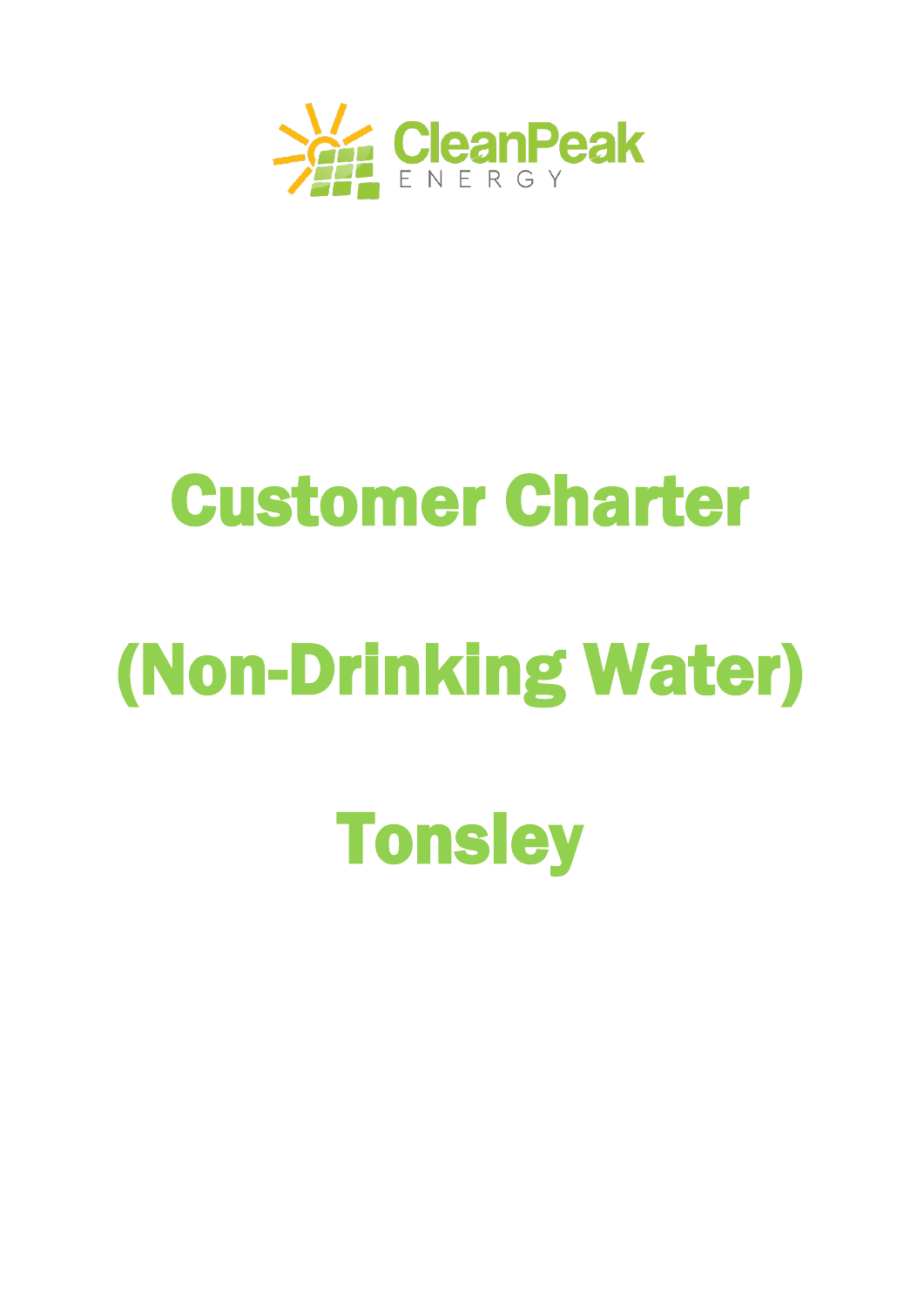

## CUSTOMER CHARTER – NON-DRINKING WATER SERVICES

CPE Tonsley Pty Ltd is part of the CleanPeak Energy group, an Australian-owned energy company that is focused on deploying and operating renewable generation, energy storage and district energy systems across Australia.

The aim of our Charter is to provide our non-drinking water customers with a clear understanding of the standards of service they can expect from us and their rights and responsibilities.

The Water Retail Code-Minor & Intermediate Retailers, developed by Essential Services Commission of SA (ESCOSA), contains a detailed description of your rights and our responsibilities in providing you with non-drinking water services and can be found at [\(www.escosa.sa.gov.au\)](http://www.escosa.sa.gov.au/).

## WATER SERVICES PROVIDED

We provide residential and non-residential customers in the Tonsley Innovation District with recycled non-drinking water.

### Non-Drinking Water (Quality)

#### We will:

- provide you with non-drinking water that is safe and in accordance with all relevant health and environmental regulatory requirements;
- use our best endeavours to minimise the frequency and duration of interruptions or limitations to your water service;
- provide you with information on any planned interruptions to your water service at least 4 business days prior to us undertaking any works or maintenance;
- provide an emergency telephone number on our website for you to call in the event of an emergency or interruption to the supply of your water service; and
- in the case of an unplanned interruption or emergency, provide you with information about any impact to your water service as soon as possible.

#### You will:

- report any leaks, bursts or quality issues to us as soon as possible by calling the emergency telephone number displayed on our website;
- provide safe access to the water meter so that we can ascertain your water consumption for billing purposes; and
- be responsible for arranging and covering the costs of any additional onsite water infrastructure necessary to maintain your required flow rate, which must be installed by an appropriately licensed plumber.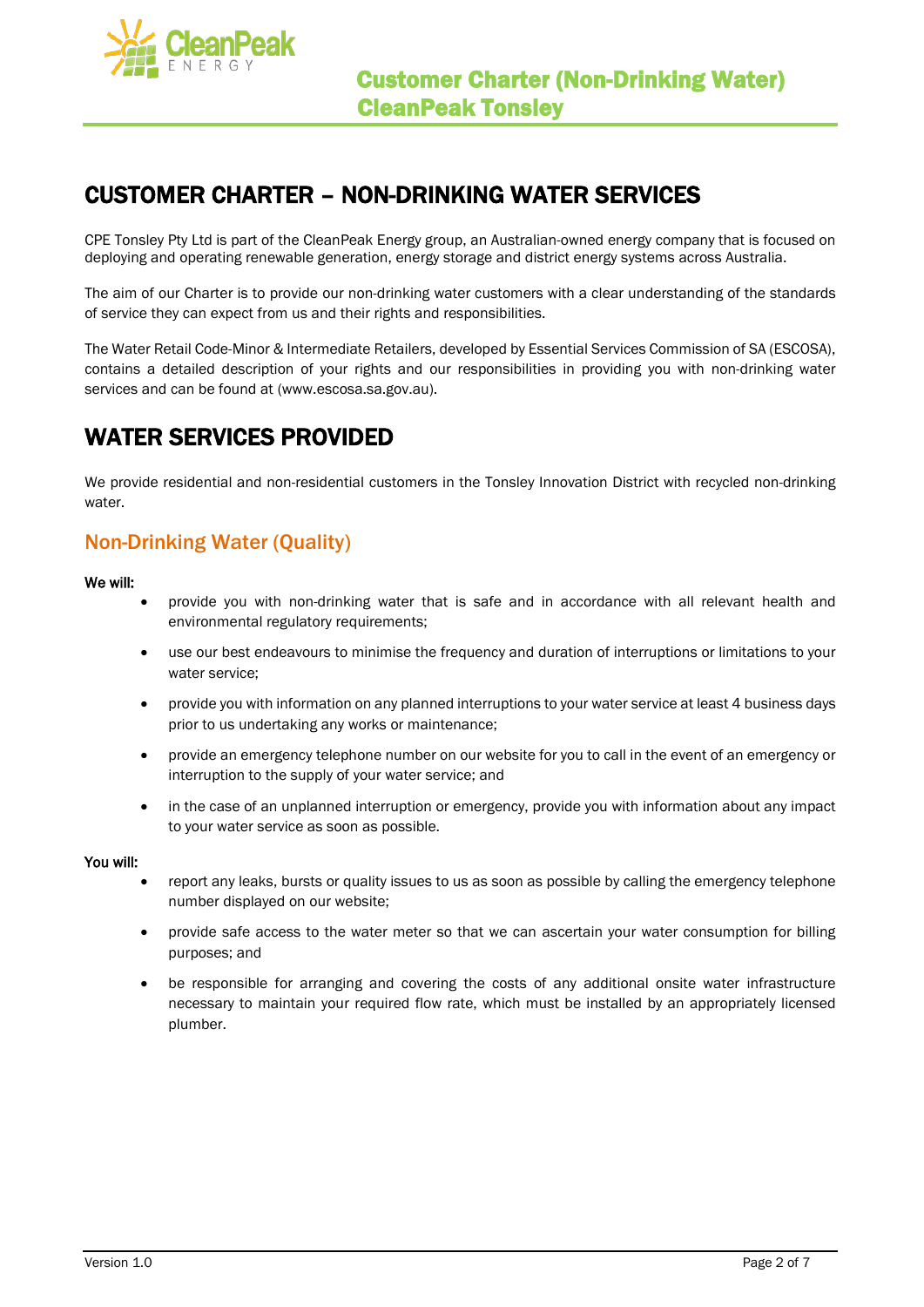

## OUR PRICES

### Price List

#### We will:

- publish our Price List, which sets out all of the fees and charges associated with the sale and supply of your water service, each year by 1 July on our website at [www.cleanpeaktonsley.com.au.](http://www.enwavetonsley.com.au/) We will also make this available at our office at MAB Tenancy 13, Tonsley Innovation District, 6 MAB Eastern Promenade, Clovelly Park SA 5042 or via post upon request;
- publish our pricing policy statement, which outlines how our fees and charges are compliant with ESCOSA's pricing principles set out in its price determination, each year by 1 July on our website at [www.cleanpeaktonsley.com.au.](http://www.enwavetonsley.com.au/) We will also make this available at our office at MAB Tenancy 13, Tonsley Innovation District, 6 MAB Eastern Promenade, Clovelly Park SA 5042 or via post upon request;
- in the case that any fees and charges set out in the Price List change, publish these on our website 1 day prior to these fees and charges taking effect, and make these available at our office; and
- calculate your bill on a pro-rata basis if a tariff rate or charge changes during a billing cycle so that the old tariff rate or charge applies up to and including the date of change and the new tariff rate or charge applies from the date of the change to the end of the billing cycle.

## WATER CONCESSIONS

Water concessions are administered by the Department for Communities and Social Inclusion. To check your eligibility for current water concessions, assistance or advice visit [www.dcsi.sa.gov.au/concessions,](http://www.dcsi.sa.gov.au/concessions) phone the Concessions Hotline on 1800 307 758 or emai[l concessions@dcsi.sa.gov.au.](mailto:concessions@dcsi.sa.gov.au)

## EXISTING CONNECTIONS - WHERE YOUR PROPERTY IS CURRENTLY CONNECTED TO OUR INFRASTRUCTURE

#### We will:

• connect you to our non-drinking water service within 5 business days of you providing us with information required by us and paying the relevant connection and account establishment fees as set out in our Price List.

You will:

- provide us with a completed account application form; and
- pay the relevant connection and account establishment fees as set out in our Price List.

## BILLING AND PAYMENTS

#### We will:

- issue you with a bill at least quarterly, unless otherwise agreed with you;
- ensure your bill is based on an actual meter reading at least once within a 12-month period;
- provide you with consumption or estimated consumption of water services and meter readings, metering data or estimates of consumption;
- provide you with a detailed bill and give you at least 12 business days to pay your bill; and
- offer you the ability to pay your bills in person, by credit card, by mail, by direct debit or by Centrepay.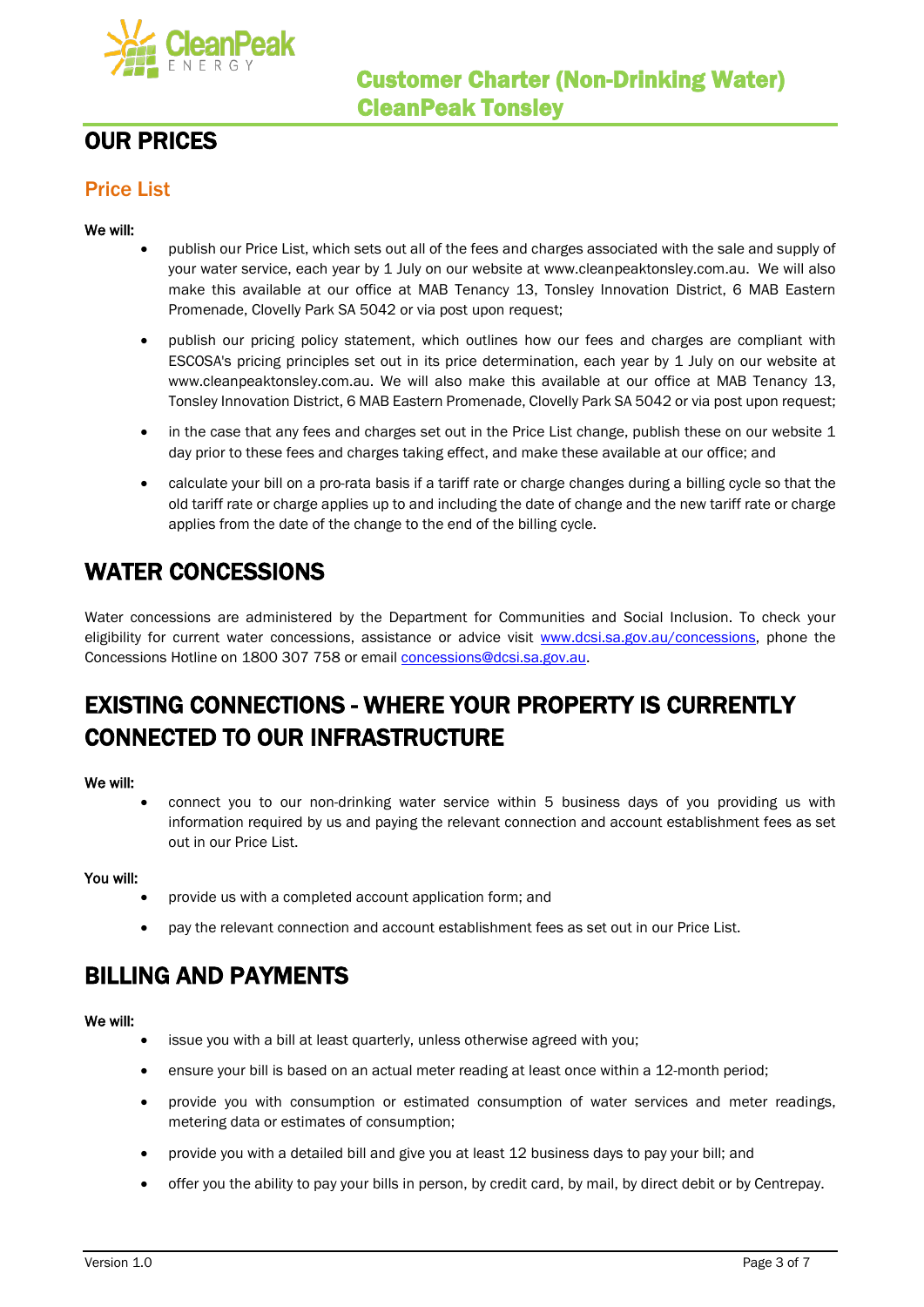

#### You will:

- pay our bill by the payment due date unless we have agreed on a flexible payment arrangement; and
- pay any fee we incur if any of your payment methods are dishonoured.

## PAYMENT ASSISTANCE AND FINANCIAL HARDSHIP

#### We will:

- provide you with the ability to pay your bills by instalments or enter into a flexible payment arrangement;
- offer you the ability to make payments towards future bills, grant payment extensions and agree to have your bill redirected to another person (where that person agrees); and
- inform you about, and assess your eligibility for, our Hardship Program if requested.

#### You will:

inform us if you are having difficulty paying your bills prior to the due date.

Further details on our Hardship Policy are available on our website [www.cleanpeakt](http://www.enwave/)onsley.com.au or by requesting a copy by mail or email. We will provide you with a copy of our Hardship Policy upon request.

## REVIEWING YOUR BILL/BILLING DISPUTES

#### We will:

- not commence our debt collection processes where a bill (or part of a bill) is in dispute;
- review your bill and inform you of the outcome of our review within 30 business days of your request; and
- inform you about our independent external dispute resolution body where you remain dissatisfied following our review.

#### You will:

• pay any portion of your bill that is not in dispute while your bill is being reviewed or any future bills that become due.

## **Overcharging**

#### We will:

- inform you within 10 business days of becoming aware of you being overcharged as a result of an act or omission by us and credit the overcharged amount to your next bill; and
- pay the overcharged amount directly to you within 10 business days if you have ceased to purchase a water service from us.

## Undercharging

#### We will:

- in relation to a water service which is metered, limit the amount we recover from you to the amount undercharged in the 12 months prior to the meter reading date on the last bill sent to you;
- in relation to unmetered services, limit the amount we recover from you to the amount undercharged in the 12 months prior to the error being advised to you in writing;
- list the undercharged amount as a separate item in a special bill or in your next bill with an explanation of that amount and, if requested, offer you an extended time to pay the amount; and
- not charge you interest on the undercharged amount.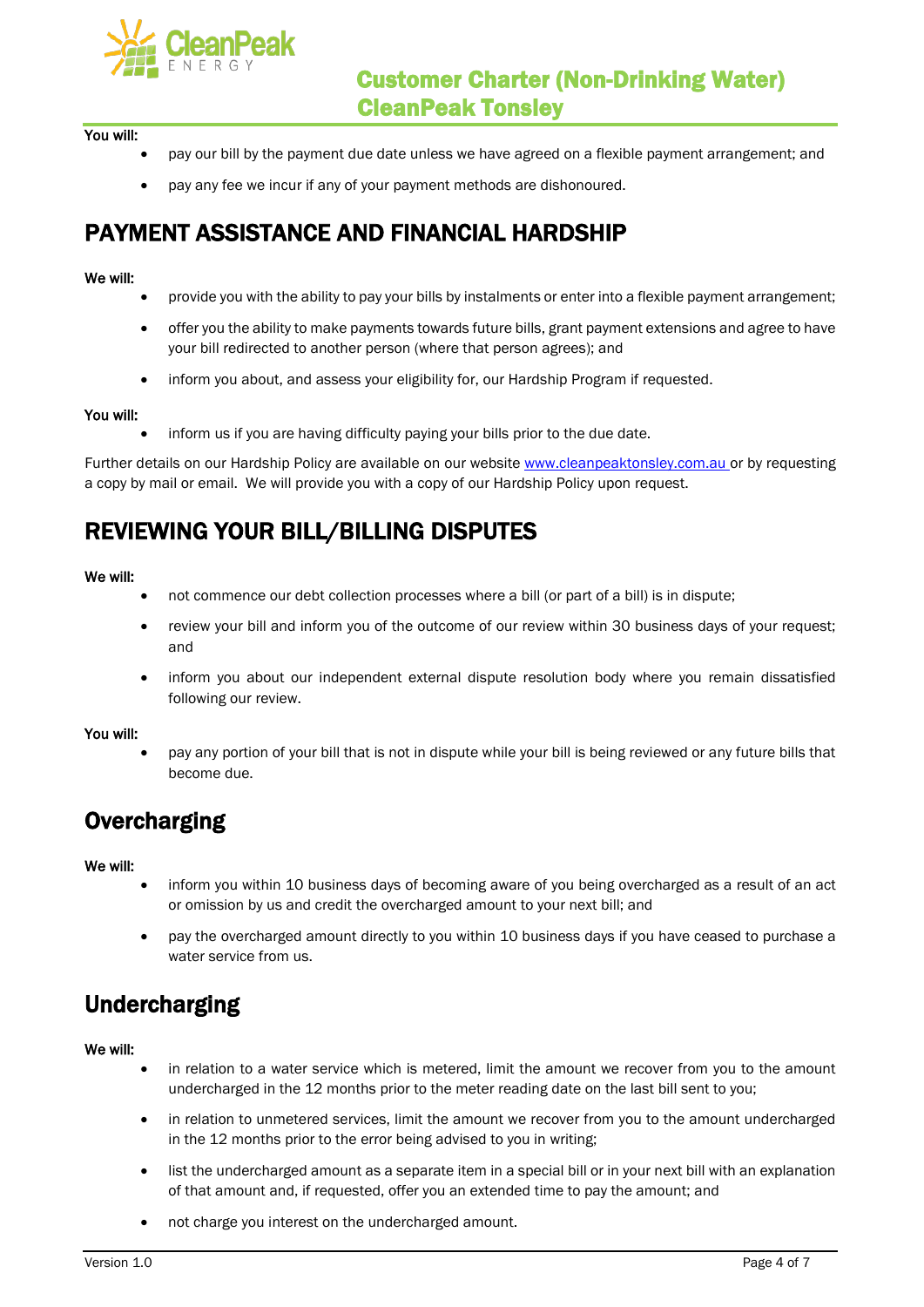

## DEBT RECOVERY

#### We will:

- only commence debt collection/recovery action where you have failed to pay your bill(s) by the due date, and you have not contacted us to discuss a payment extension or other flexible payment arrangements (including eligibility for our Hardship Program); and
- not undertake debt collection activity where we have installed a flow restriction device.

#### You will:

• contact us if you are having difficulty paying your bills prior to the due date.

## ENTRY TO YOUR PROPERTY

#### We will:

• provide you with at least 24 hours if we need to enter your supply address for the purposes of connecting, disconnecting, restricting, inspecting, repairing or testing your water service.

#### You will:

• ensure safe access to our infrastructure (including but not limited to the meter) located at your supply address.

## WATER FLOW RESTRICTIONS FOR NON-PAYMENT

#### We will only restrict the flow of water to your property if:

- you have not paid your bill or bills by the due date and you have not contacted us to arrange an alternative payment arrangement;
- you do not adhere to our previously agreed payment arrangement and you have not contacted us to discuss any further payment options;
- you do not adhere to the terms of our agreement under our Hardship Policy;
- you refuse our employees or contractors entry to your property, including but not limited to, where you deny our meter readers access to your property for three consecutive billing cycles and you do not contact us to arrange reasonable alternative access arrangements; and
- you are using water services illegally.

#### Before restricting your water supply, we will:

- use our best endeavours to contact you in person, by telephone, by mail and/or email;
- provide you with information about our flexible payment arrangements and assessed your eligibility for participation in our Hardship Program;
- issue you with a reminder notice; and
- issue you a restriction notice informing you that we intend to restrict your supply in 5 business days if you do not contact us.

#### You will:

• contact us as soon as possible to discuss the reasons for your possible restriction and how the issue can be resolved.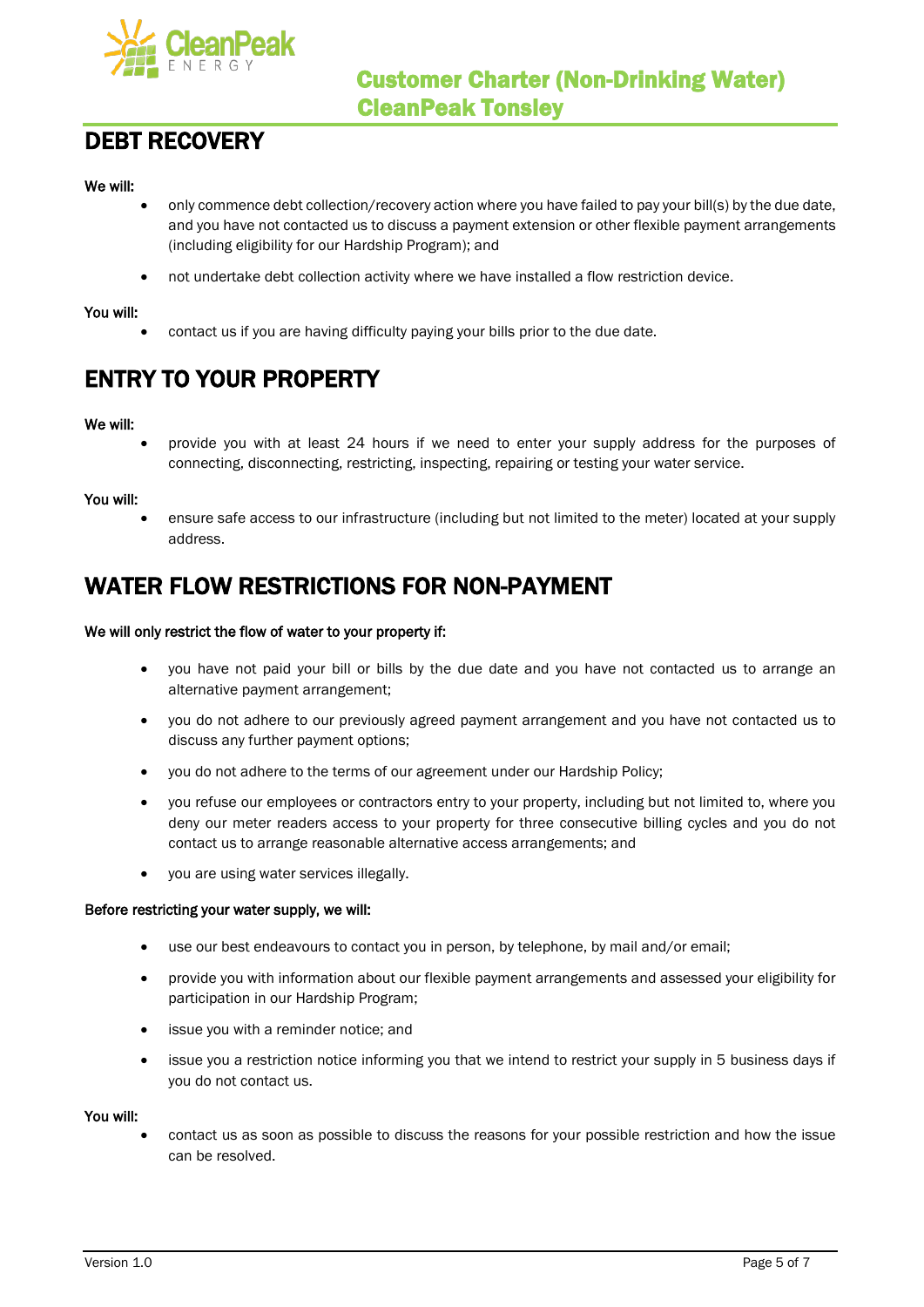

## **DISCONNECTIONS**

Subject to any applicable regulatory requirements that prohibit disconnection, we will only disconnect your water service if:

- you request the disconnection;
- there is a public health, environment or safety risk to our services from your connection point; and
- you are found to be using the services illegally or have refused entry to person authorised to read your meter or undertake maintenance or repairs in accordance with relevant regulatory instruments.

Where you request a disconnection (and it is not prohibited), we will use our best endeavours to issue you with a final account in accordance with your request. We will inform you if you are still required to pay our "service availability charge" when you request the disconnection.

## REINSTATEMENT OF WATER SUPPLY

#### We will:

- use our best endeavours to reinstate your supply within a time agreed with you subject to the reasons for disconnection or restriction being rectified and you paying our reinstatement fee; and
- waive the reinstatement fee if you are eligible for and agree to participate in our Hardship Program.

#### You will:

- contact us to discuss how the issue that lead to the flow restriction or disconnection can be rectified; and
- pay our reinstatement fee unless it is waived.

## TERMINATION OF CONTRACT FOR WATER SERVICES

#### We will:

- confer on you the right to terminate your contract with us for the supply of water services; and
- inform you of any relevant fees or charges payable as a result of your termination.

#### You will:

- provide at least 3 business days' notice of your intention to terminate your contract with us for the supply of water services; and
- pay any relevant fees or charges.

## COMPLAINTS AND DISPUTE RESOLUTION

#### We will:

- respond or acknowledge your complaint or enquiry within 5 business days;
- refer you to the Chief Executive Officer, CleanPeak Energy, PO Box 786 North Sydney NSW 2059 if you are not satisfied with our initial response or resolution; and
- advise you of your option to escalate your complaint to the Energy & Water Ombudsman South Australia and provide you with the details of that organisation.

Further details on our Enquiry, Complaint & Dispute Resolution Procedures are available on our website at www.cleanpeaktonsley.com.au or by contacting our office on 1300 053 212. We will provide you with a copy of our procedures upon request.